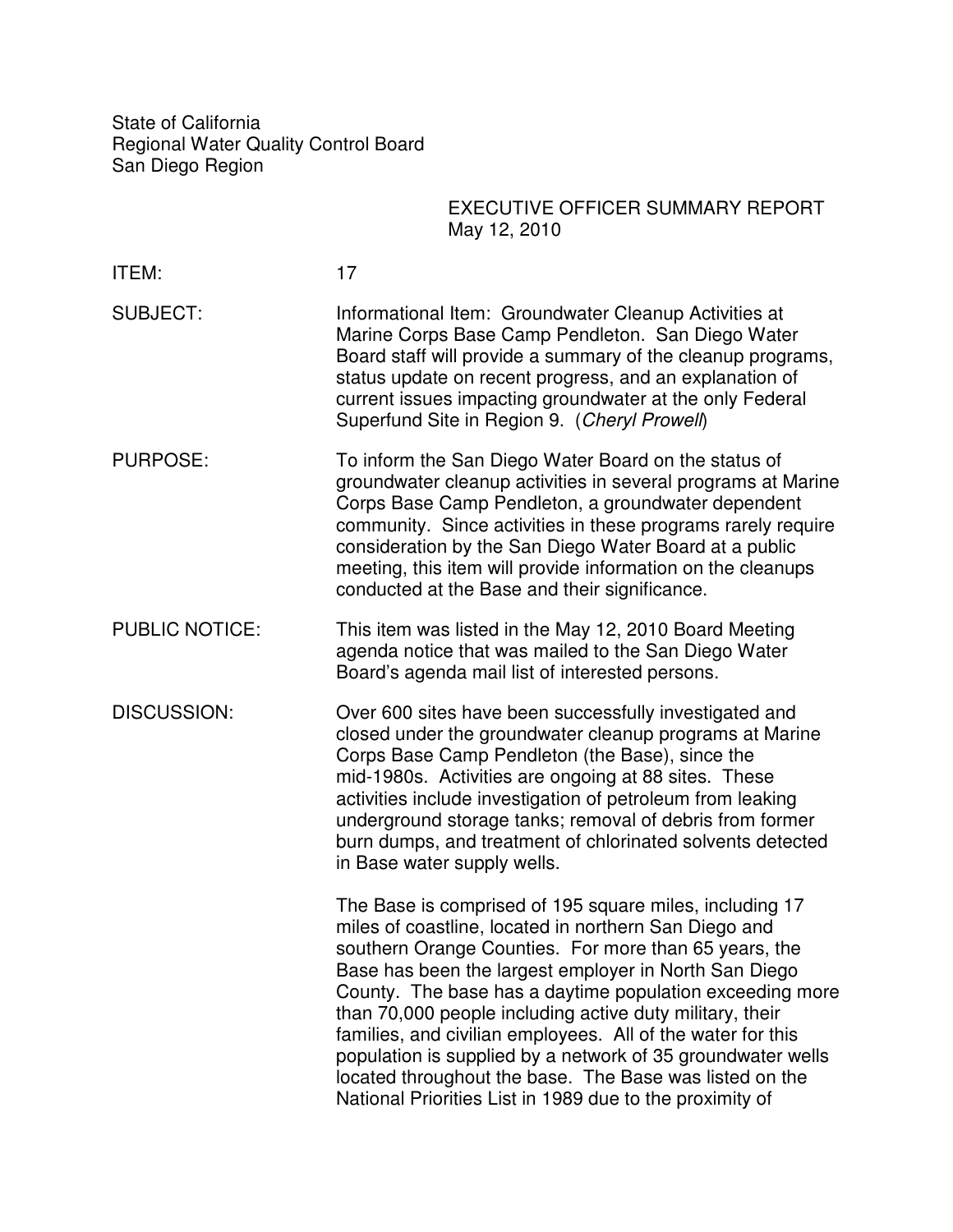potentially polluted areas within 0.25 mile of a Base water supply well, making the Base the only Federal Superfund Site in the San Diego Region.

 The San Diego Water Board provides oversight for groundwater cleanup sites through several regulatory programs whose purpose is to restore the quality of the groundwater at impacted sites and protect the beneficial uses of groundwater on the base. The primary programs are the Installation Restoration Program, Leaking Underground Storage Tank Program, and Resource Conservation and Recovery Act (RCRA) Facility Assessments.

 The San Diego Water Board has entered into a Federal Facilities Agreement with the U.S. Marine Corps, U.S. Navy, U.S. Environmental Protection Agency, and the Department of Toxic Substances Control to provide joint oversight of the sites that are managed under Superfund in the Installation Restoration Program. Of over 80 sites that have been evaluated in this program there are currently 19 cases still undergoing evaluation or cleanup.

The San Diego Water Board has lead regulatory oversight responsibility for leaking underground storage tanks at Camp Pendleton. The majority of leaking underground storage tank cases at the Base have been successfully evaluated, remediated, and closed. Of over 300 cases that have been evaluated in this program, investigation and remediation is ongoing at only 38 sites.

 Additional sites with suspected contamination were identified as part of a RCRA Facility Assessment (RFA). In 1992, 280 sites were identified. Of these sites, 26 remain open and require additional investigation. The remaining cases have been closed or transferred to other programs. The San Diego Water Board provides lead oversight on the investigation and remediation of these sites. These sites include areas impacted by spills from chemical storage areas and above ground heating fuel storage tanks. Constituents of concern at these sites include petroleum hydrocarbons, chlorinated solvents, metals, and PCBs.

 In addition, other sites not meeting the criteria for the larger programs are handled on a case by case basis under San Diego Water Board oversight. These sites include those impacted by leaks from aboveground storage tanks and